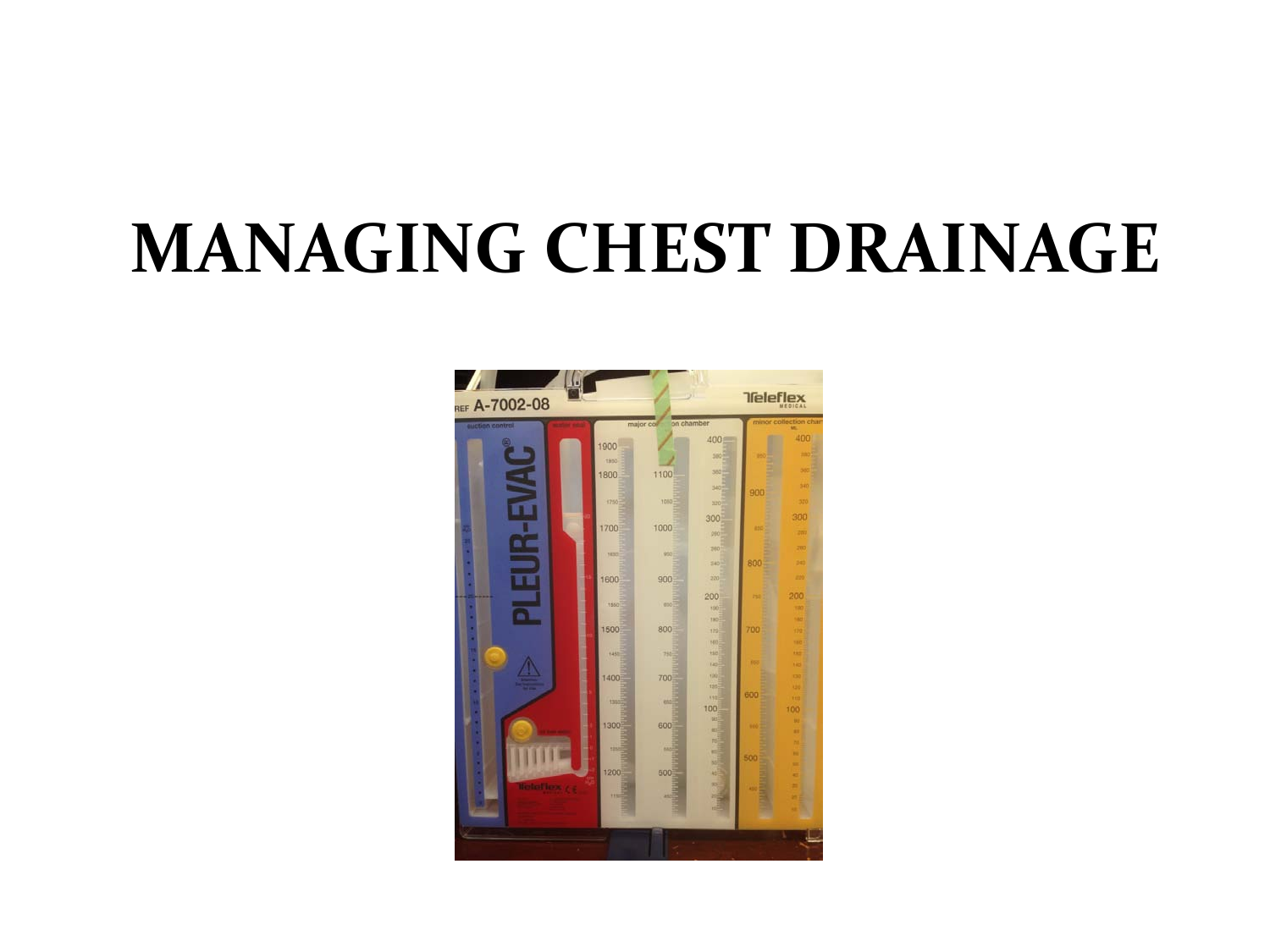## Making It Simple To Understand

- Chest tubes are used to restore negative pressure in the pleural space after trauma/pneumothorax or chest surgery. Chest tubes also can be used to remove collections of fluid (effusions) such as blood, pus, chyle or serous fluid and/or air from the pleural space. Mediastinal chest tubes are used after cardiac surgery to prevent compression of the heart by accumulated fluid and blood.
- The pressure in the chest cavity is normally lower than the atmospheric pressure; whenever the chest is opened, there is air at atmospheric pressure (positive pressure) that enters the pleural space causing collapse of the lung, much like air entering an inflated balloon. Air or fluid in the pleural space restricts lung expansion and may reduce gas exchange.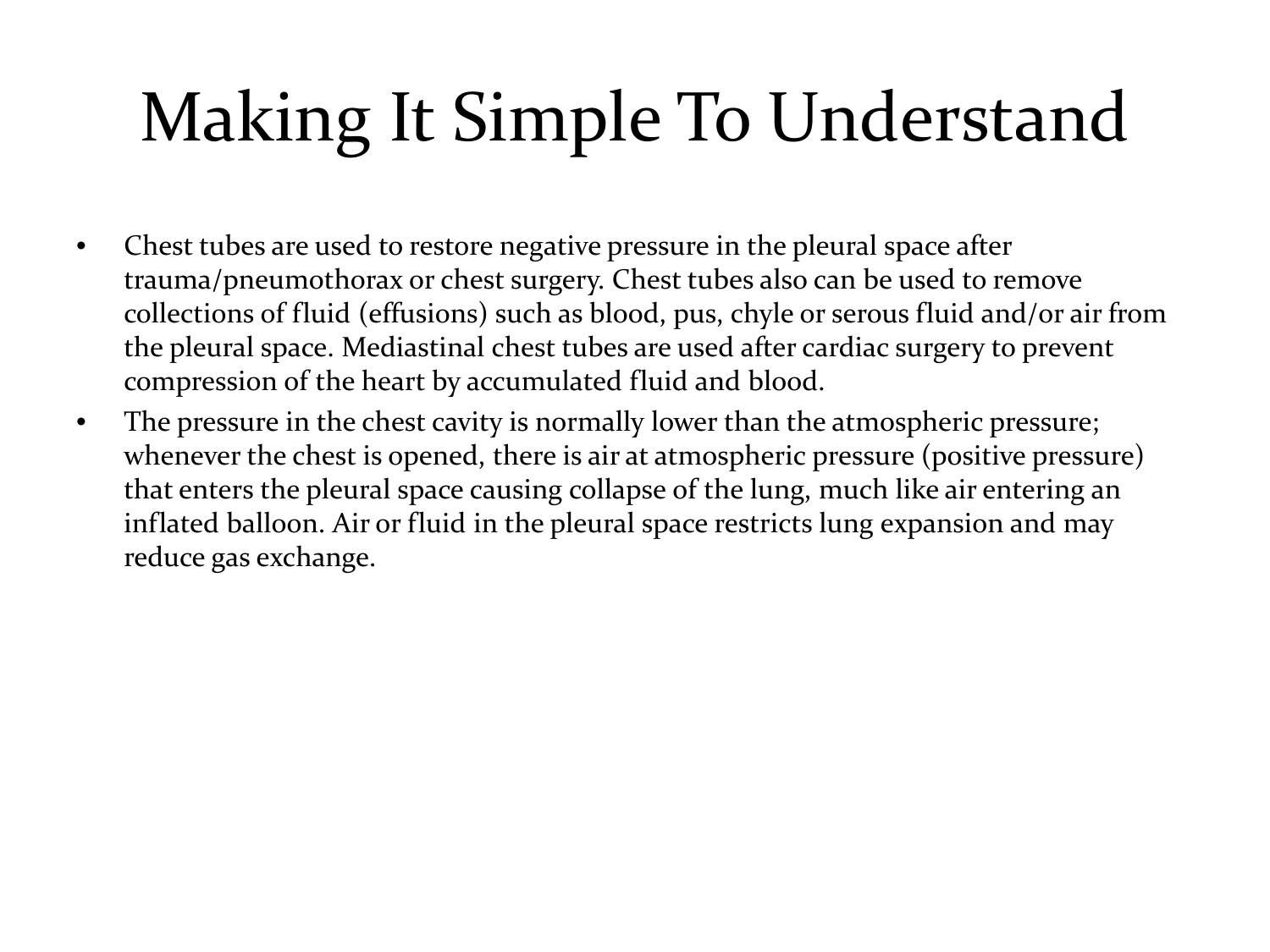- To evacuate air or fluid from the pleural space
- Pneumothorax
- Hemothorax
- Pneumohemothorax
- Pleural effusion
- Fluid collections
- Mechanically ventilated patients with any size pneumothorax or hemothorax.





Normal chest x-ray Simple pneumothorax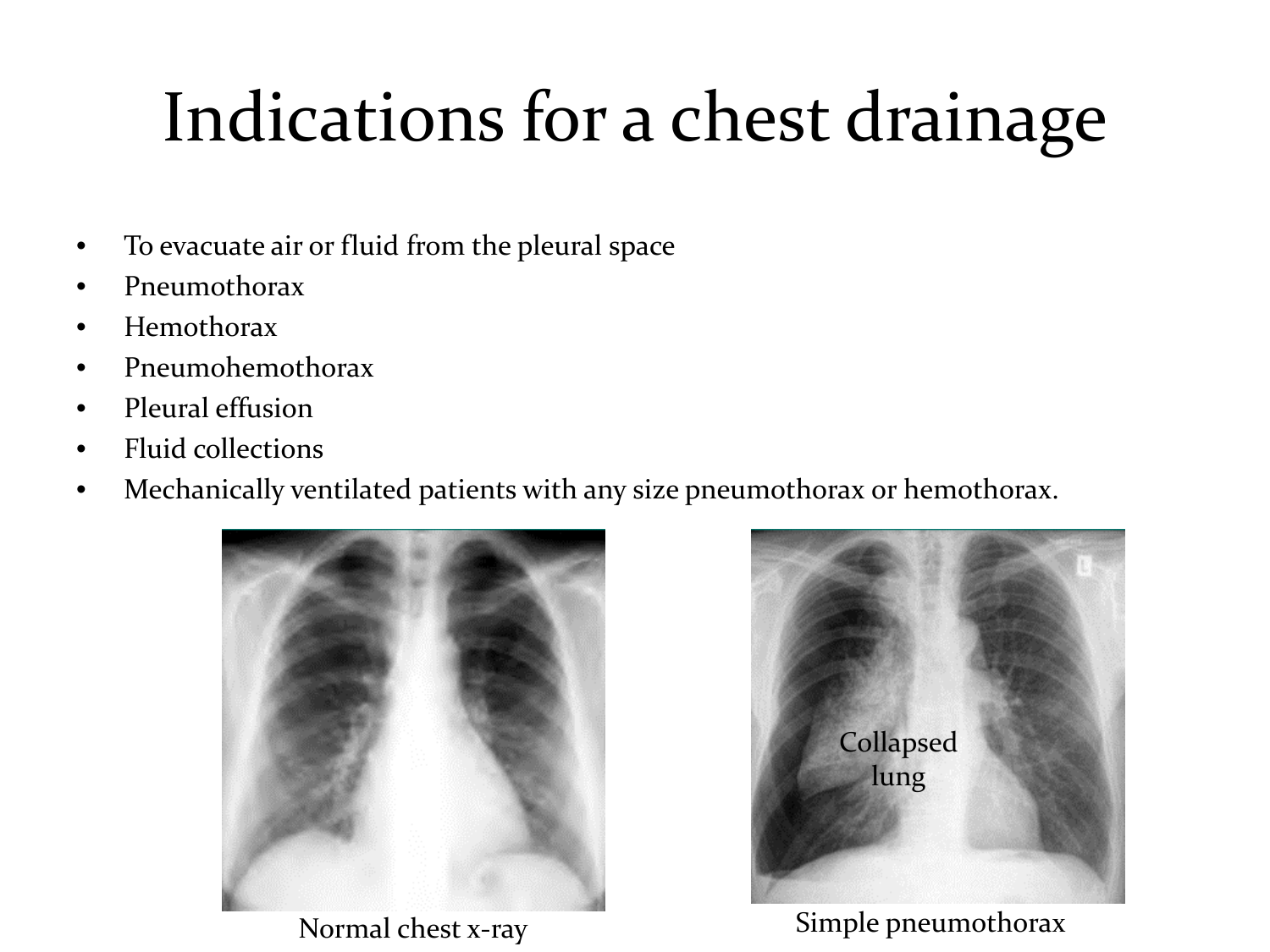



#### Normal chest x-ray Tension pneumothorax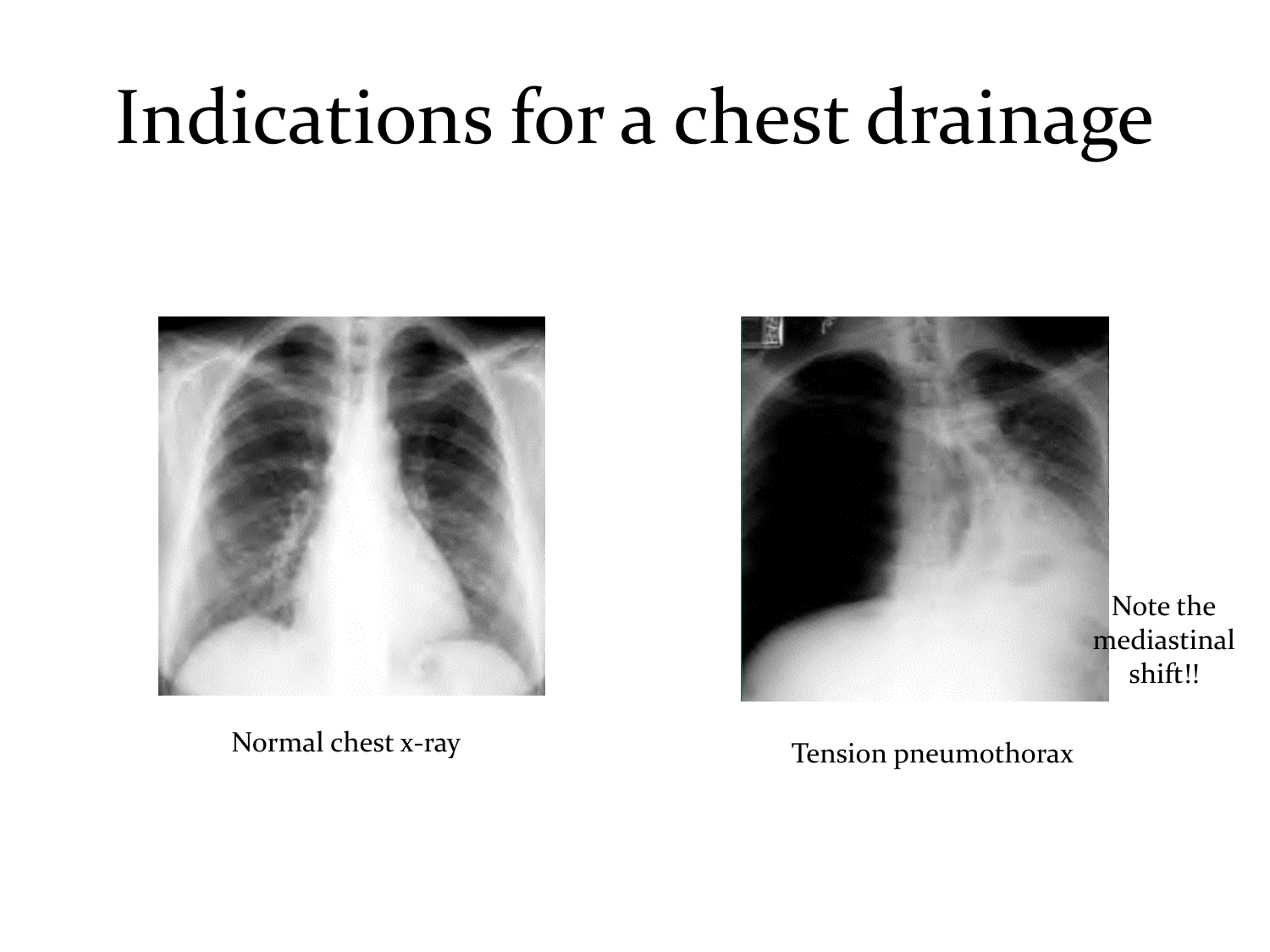



Normal chest x-ray Pleural effusion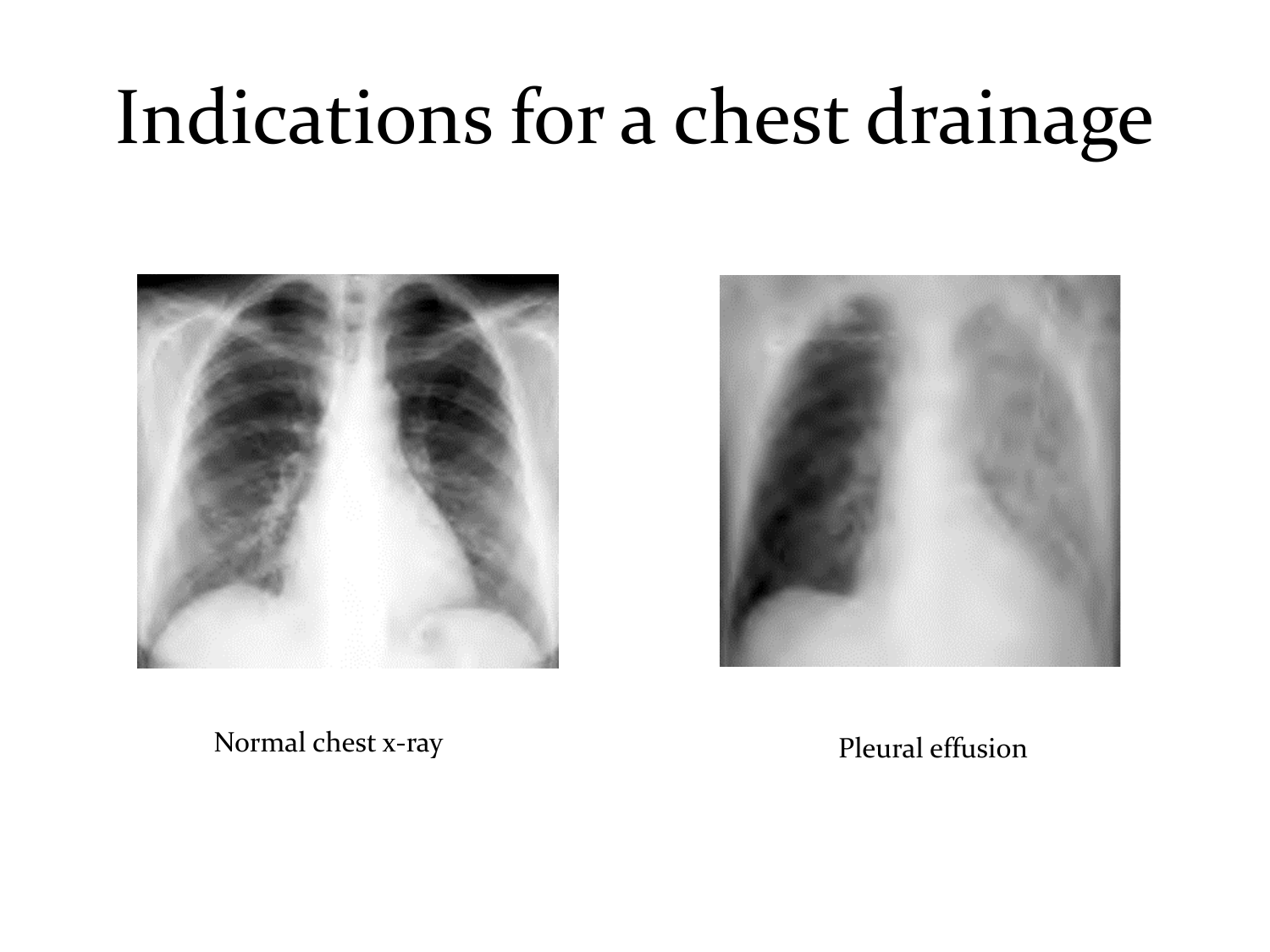

Normal chest x-ray Right hemothorax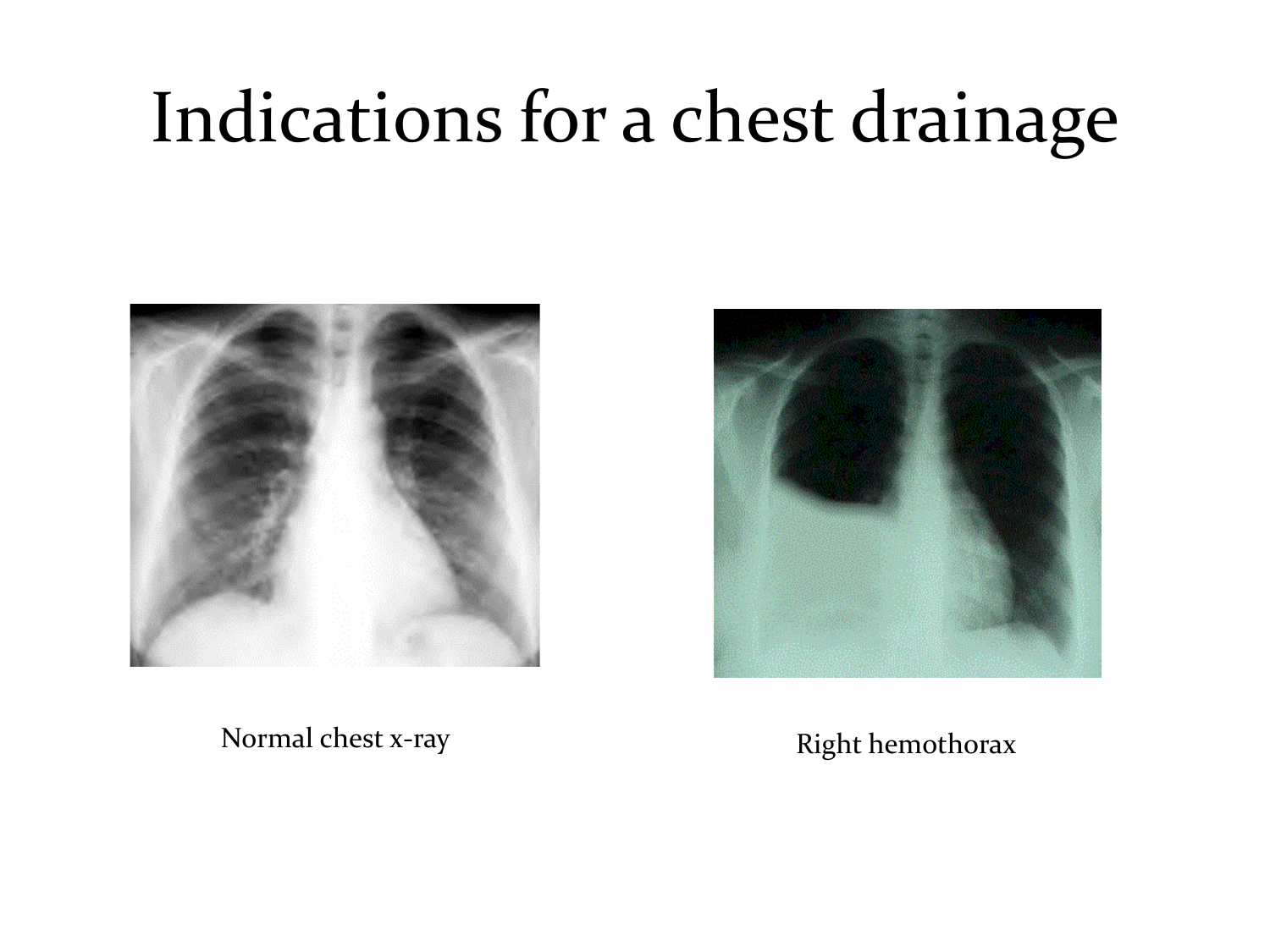#### Location of chest tube

• Make insertion at the sixth intercostal space, anterior axillary line.

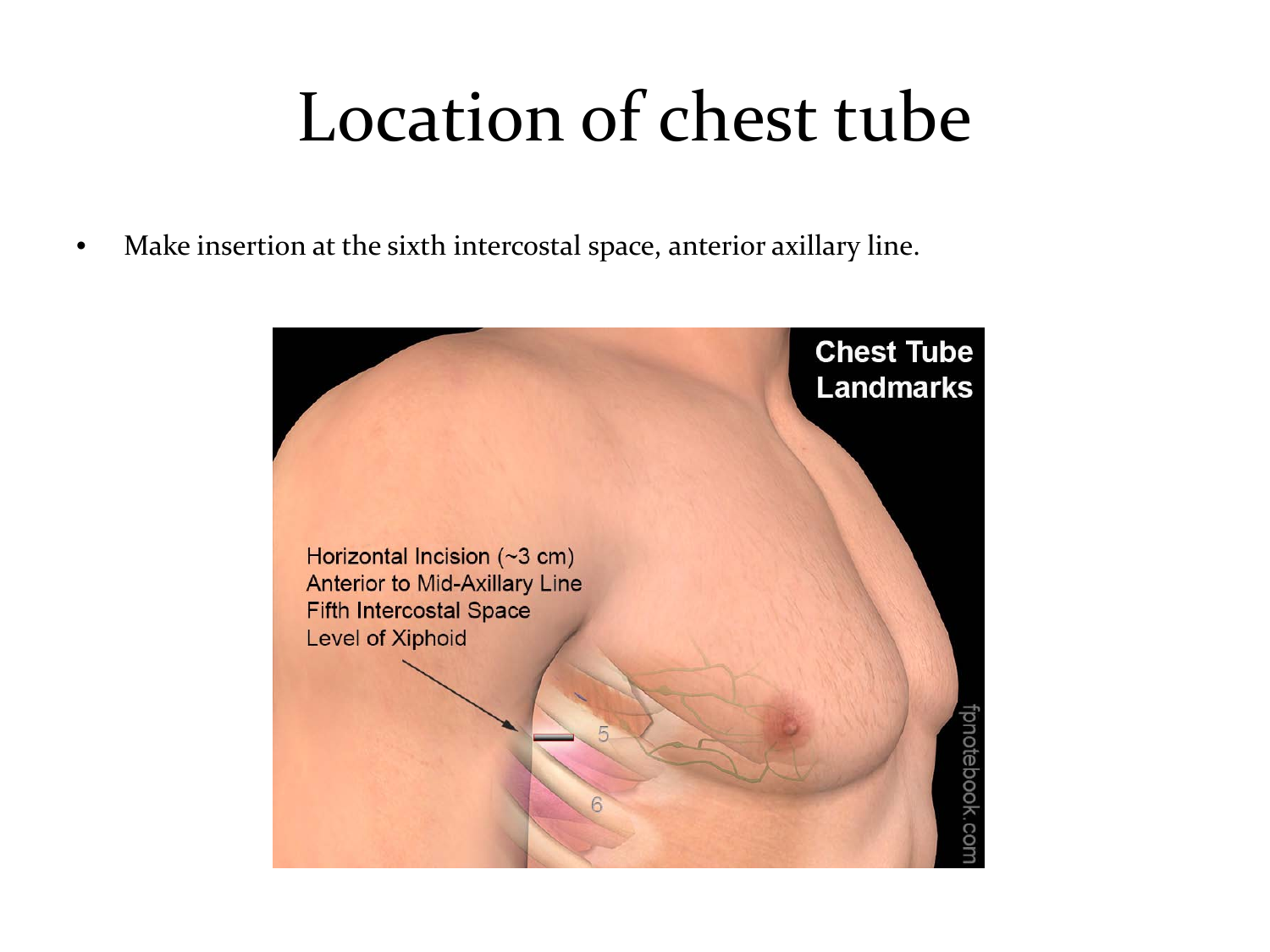#### Assessment

- Vital signs, including temperature.
- Tidaling.
- Air leak.
- Appropriate suction.
- Amount, color, and consistency of drainage.
- Mark the volume of drainage. *(ask for "normal" amount of drainage)*
- Dressing for occlusiveness and drainage from insertion site.
- Chest wall at insertion site for subcutaneous emphysema ("Rice Krispies").
- *Refer to CLEMC protocol supplement #6 for more information*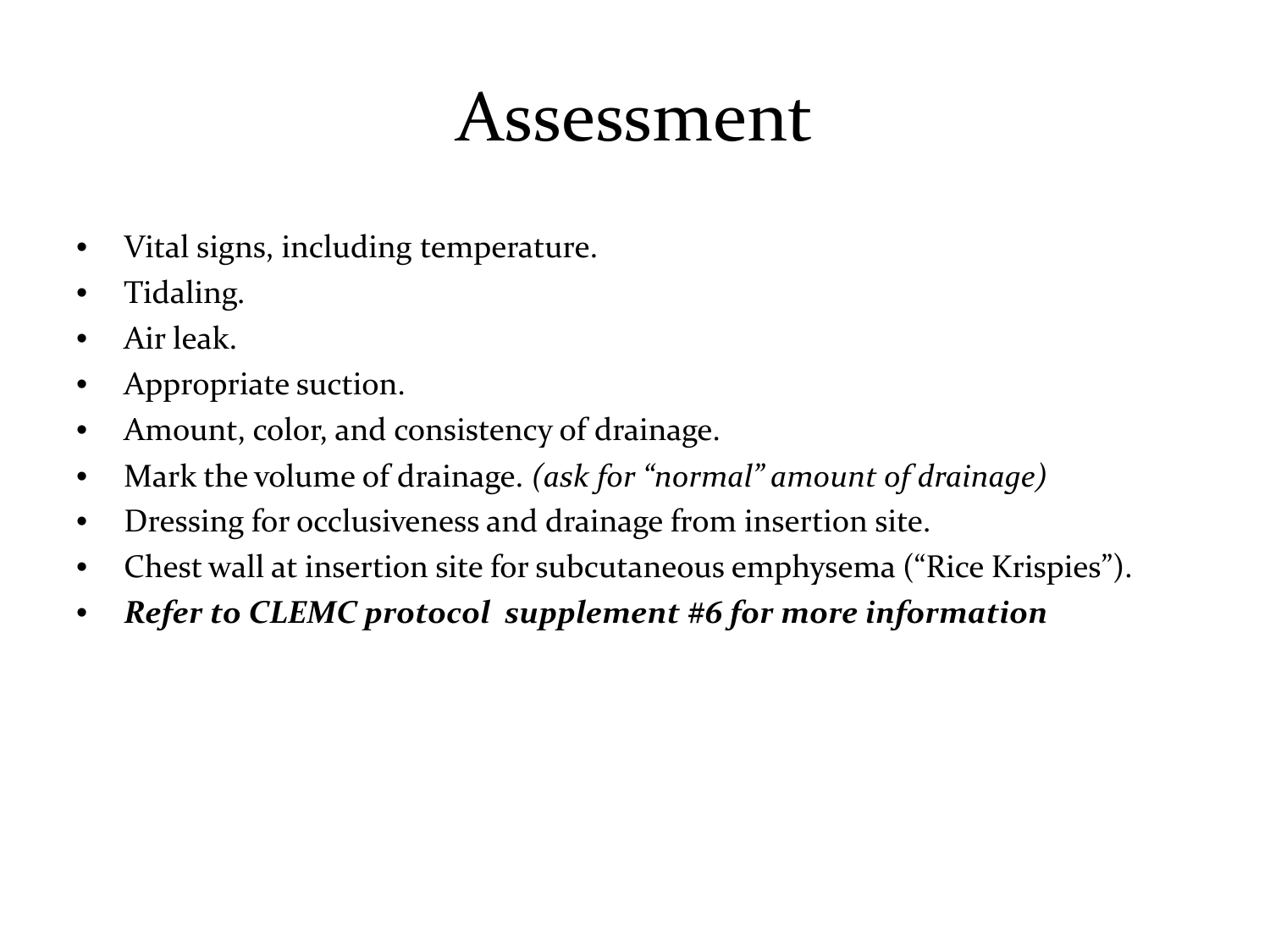#### Documentation

- Type of chest drainage system. *(type and model)*
- Size and location of thoracostomy tube
- Wet or dry suction
- Suction or no suction *(Orders received from MD (note name of MD) regarding amount of suction)*
- The presence or absence of air leak *(note degree of leak, meter available on certain models).*
- Connections secured
- Site condition *(subcutaneous emphysema present? How is the connection secured?)*
- Drainage color, type, consistency, amount *(at contact time and transfer of care).*
- Monitor for tidaling *(water seal rises as intrapleural pressure becomes more negative, if there is no air leak the, the water level should rise and fall with the patient's respirations – rise during inhalation and fall during exhalation; if patient receives positive ventilation the opposite is the case)*
- Note if increased air leak is noted
- *Refer to CLEMC protocol supplement #6 for more information*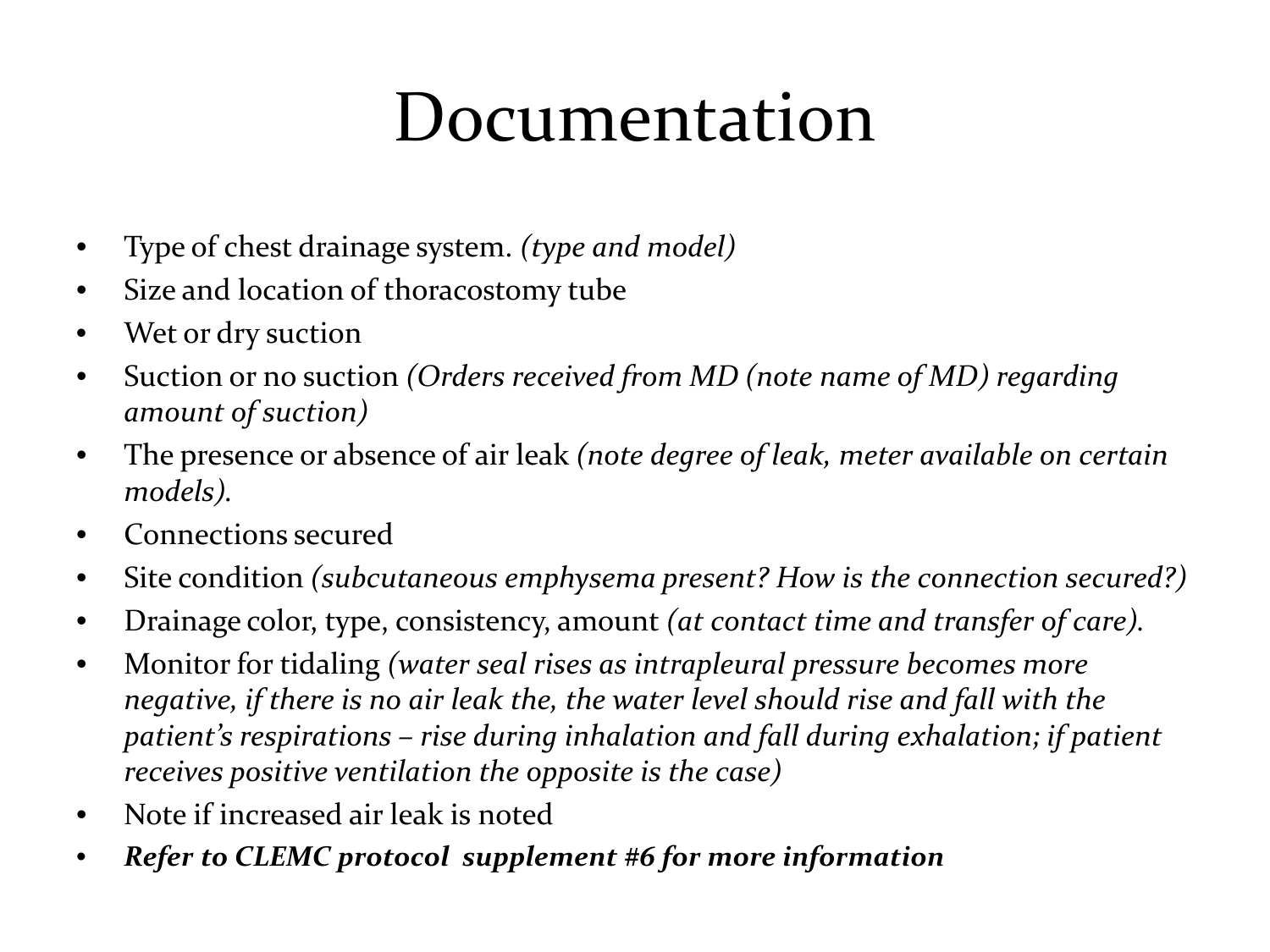## Keep in Mind

#### • **Never lift drain above chest level**

- The unit and all tubing should be below patients chest level to facilitate drainage
- Tubing should have no kinks or obstructions that may inhibit drainage
- Ensure all connections between chest tubes and drainage unit are tight and secure
	- Connections should have cable ties in place
- Tubing should be anchored to the patients skin to prevent pulling of the drain
- Ensure the unit is securely positioned on its stand or hanging on the bed
- Ensure the water seal is maintained at 2cm at all times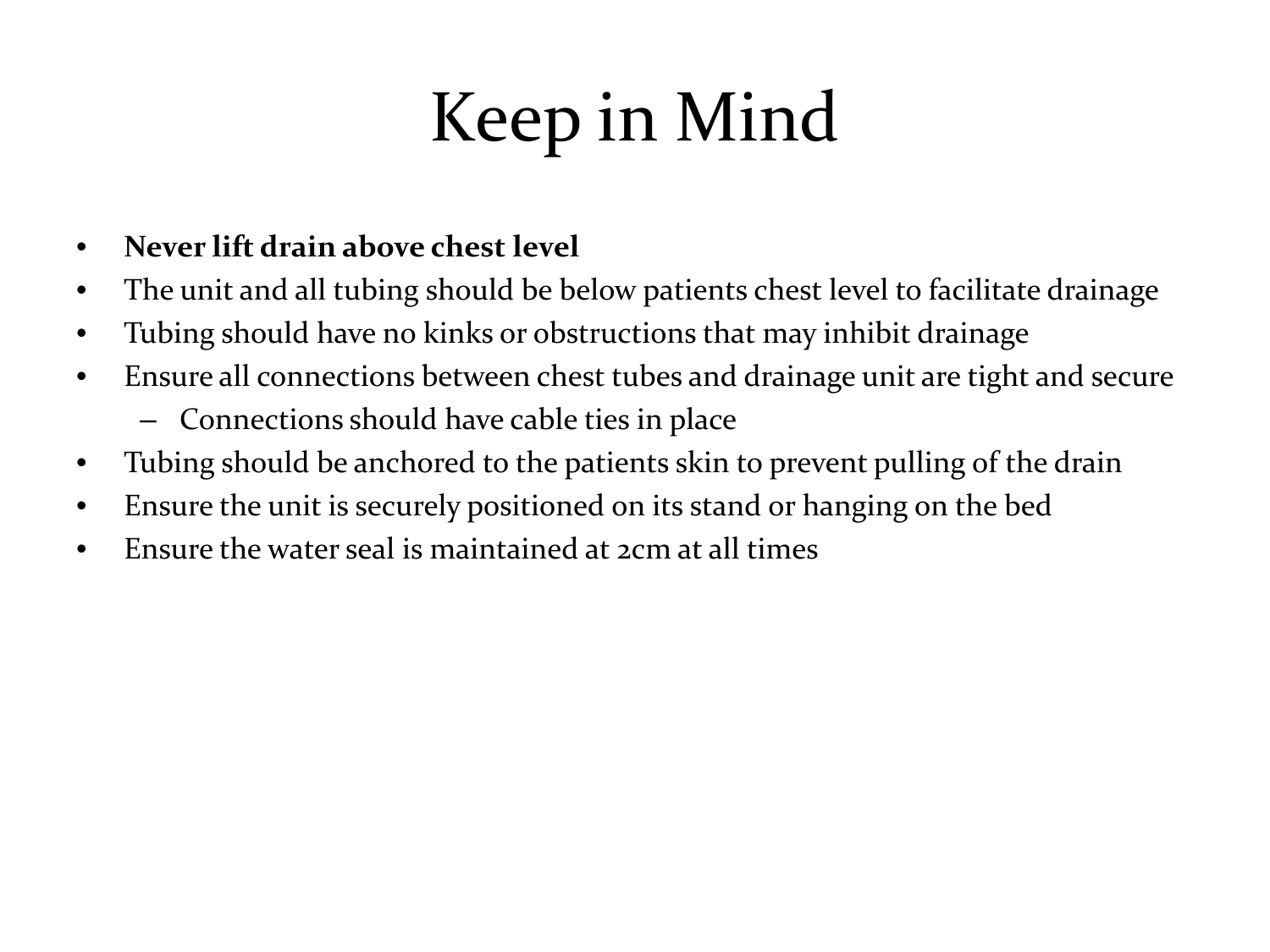## Help? What now?

- Wet suction control
	- Is there continuous bubbling?
		- Gentle continuous bubbling indicates suction is operative. Vigorous bubbling speeds the evaporation of fluid which results in a lower level of suction.
		- If no bubbling, make sure the suction tubing is connected and not occluded.
		- Turn the suction higher
- Thoracostomy tube becomes disconnected:
	- Reconnect and secure the tubing
	- If the system tubing cannot be immediately reconnected **This is an emergency and requires immediate intervention at closest facility!**
- No water in the water seal:
	- Fill with sterile water up to the fill line (2cm) and assess patient for respiratory distress.
- Thoracostomy tube becomes dislodged:
	- Treat as sucking chest wound.
	- Cover on three sides with an occlusive dressing.
- Increased air leak:
	- Check patency of closed system by checking all connections
	- Is the bubbling continuous or intermittent?
		- If it fluctuates with respirations, the most likely source is the lung
	- If all connections are tight and air leak continuous, **briefly** clamp the thoracostomy tube close to the patient.
		- If the bubbling stops then the problem is within the patient's chest. Unclamp **immediately** and maintain the integrity of the drainage system. Treat patient.
		- If the bubbling doesn't stop move the clamp down the tube towards the collection chamber. When the bubbling stops, the leak has been found. Unclamp the tube and attempt to secure the leak in the tubing with tape.
- Increased respiratory distress:
	- Check tubing for kinks, clots
	- Ensure appropriate suction is maintained
	- Check patency of closed system by checking connections
	- Medicate for pain